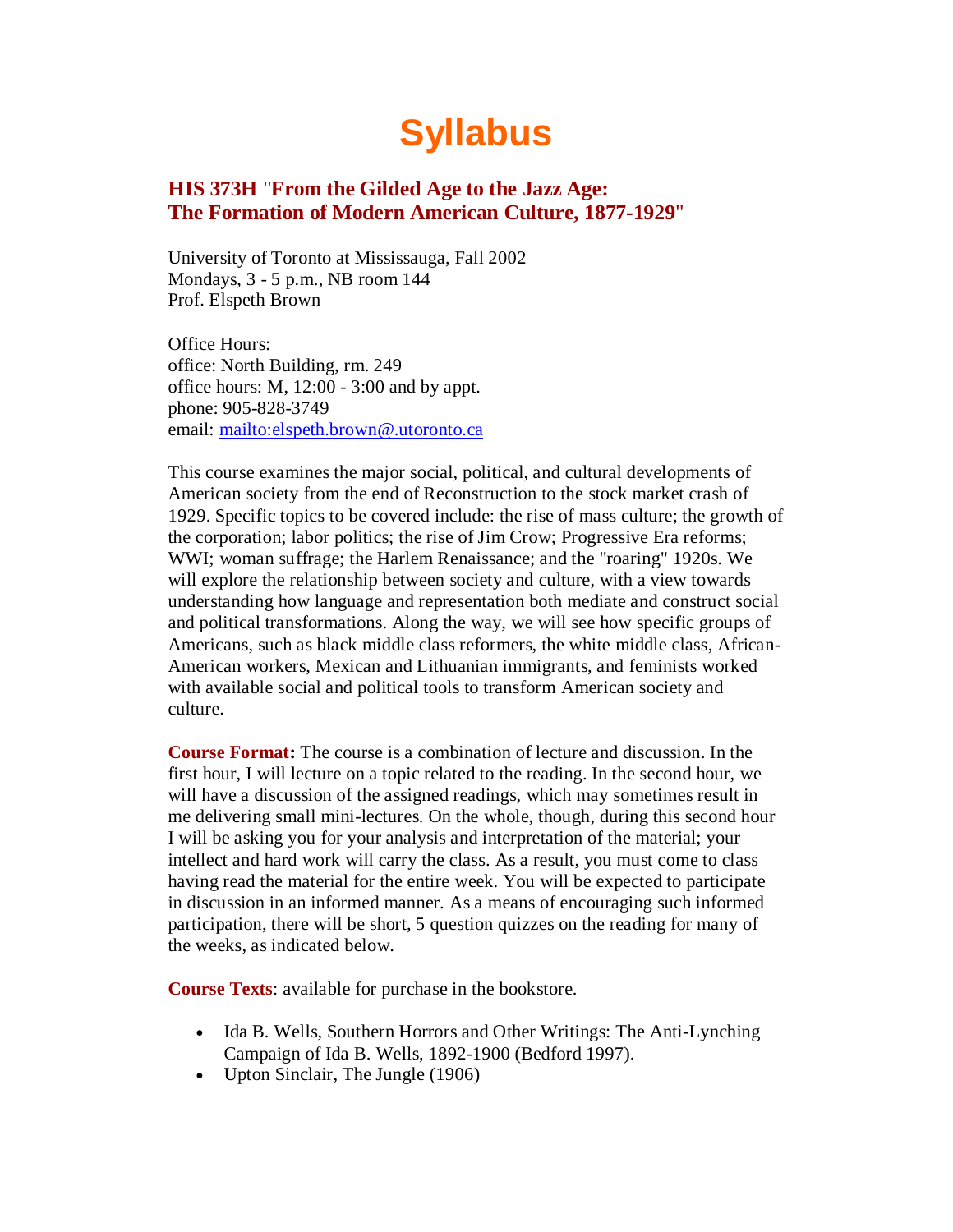- Nan Enstad, Ladies of Labor, Girls of Adventure: Working Women, Popular Culture, and Labor Politics at the Turn of the Twentieth Century (Columbia UP, 1999).
- E. Brown and S. Trevithick, A Guide to Writing in History and American Studies (2002), a pamphlet available through the instructor, required for the course.
- Course Packet: article marked with "o" will be available to students in xerox form, through the Duplicating Center.

# **Course Requirements:**

1. *Attendance*. Required. You must come to class having done all the required reading.

2. *Participation*: I expect you to participate actively in class discussion. Be prepared for me to ask you directly your viewpoint about the reading, or material we are analyzing together. This is how I assess the participation grade: A--present nearly all the time; familiar with the reading being discussed; student has something to say in nearly all discussions; B--present most of the time; familiar with the reading being discussed; speaks more often than not; C--Student present but quiet, or student frequently absent from class, though talkative; D--Student frequently absent, speaks seldom, not familiar with the reading; F-- Student has missed more than half of the class meetings.

3. *Papers*: Paper #1: 5 page analysis of a primary source (details in class), requiring no additional research, that has a recognizable argument about the material and Paper #2: 10-page essay, with an argument, that uses at least one of the assigned sources from class, as well as six additional secondary sources (at least three journal articles and at least three books) to analyze primary sources that I will either provide for you or direct you towards. You will be required to narrow your interests to a researchable topic, conduct library research, formulate a defensible interpretation of the material, and present a 10 page, fully documented research paper. Further details on both assignments in class.

4. *Quizzes*: there will be six short, in-class quizzes, on the reading, administered at the start of the second hour. These are short, easy quizzes $i^j$  /  $i^j$  you read the material, youi<sub>l</sub> <sup>1</sup>/<sub>2</sub>ll do fine. Ii<sub>l</sub> <sup>1</sup>/<sub>2</sub>m not expecting any brilliant analysisi<sub>l</sub> <sup>1</sup>/<sub>2</sub> just that you have done the reading.

5. *Test*: there will be a 1hr. in-class test on the assigned readings, scheduled at the end of the semester. This test will ask you to pull the course materials together to make some broader argument about the period.

**Assignment weights**: Participation 10%; Paper #1, 20%; Paper #2, 35%; quizzes 10%, test, 25%..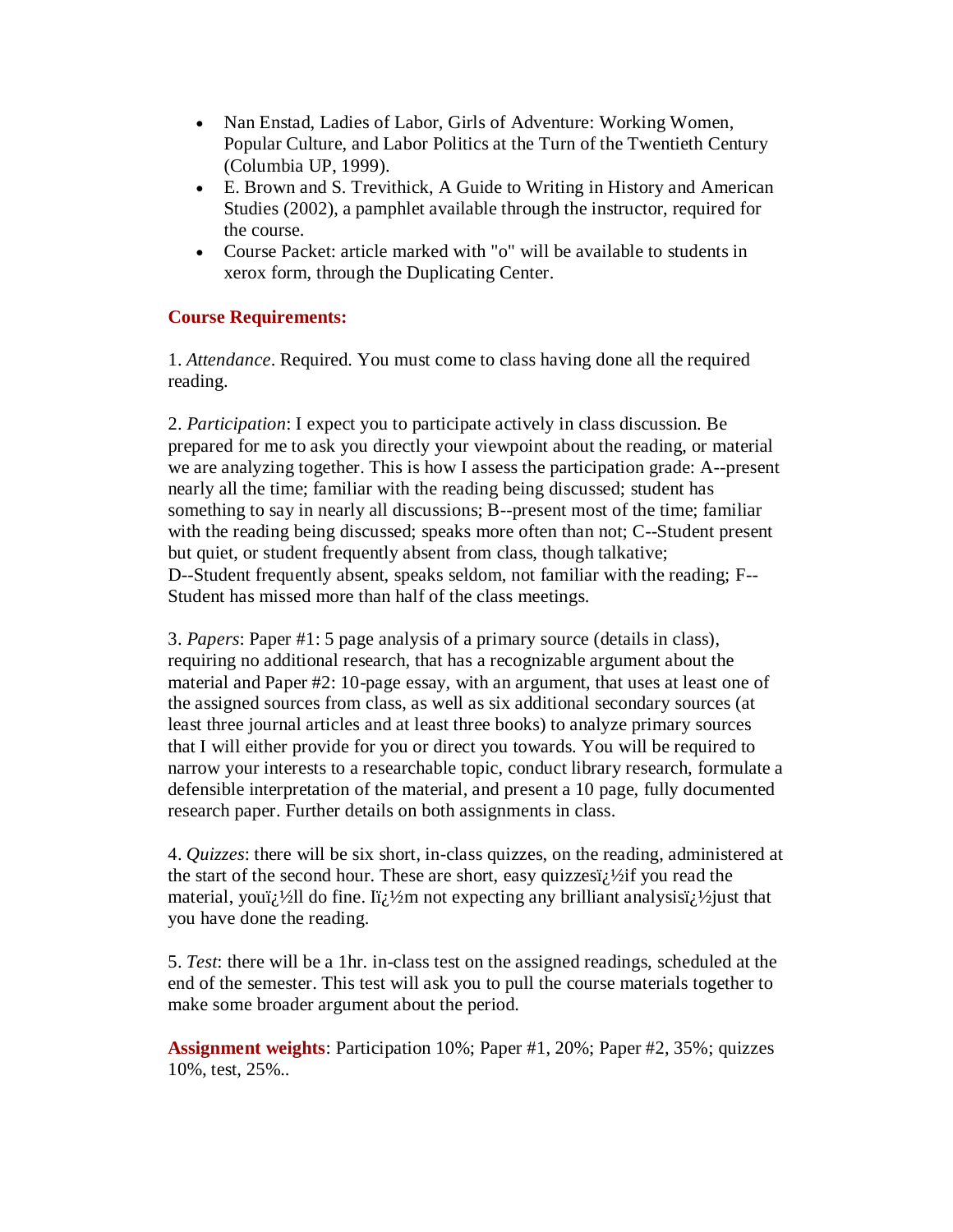## **Other Details:**

1. Late work will be marked down 3 points per day late, or 1/3 letter grade, not including Sat. and Sun. Work turned in more than seven days (not including Sat. and Sun.) after the due date will not be accepted. Deadline extensions will be made only when students present the instructor with compelling reasons for their inability to meet the deadline, with satisfactory documentation.

2. Test make-ups: there will be none unless the student can provide evidence of a true emergency, with satisfactory documentation. Under no circumstances will I schedule a make-up for a student who fails to contact me within 24 hours of a missed test.

3. All written work is due at the start of the class.

4. Citing sources: follow guidelines spelled out in course web-site or in E. Brown and S. Trevithick, A Guide to Writing in History and American Studies (2002).

5. Papers: writing is important. I pay close attention to grammar, punctuation, style, and citation formats. If you need help with your writing, I am more than happy to work with you, and I also urge you to take advantage of the Academic Skills Center's resources. I WILL mark off for errors in punctuation, spelling, grammar, and citation formats at the rate of 1 point per mistake. So, if you have five comma splices in your paper, you'll have five points off. If you don't know what a comma splice is, it's time to find out. Also, all students must retain drafts and other working notes for their papers, in case I need to ask for them.

6. Plagiarism is, basically, the act of using the ideas or words of another person as one's own original work, and is therefore a gross form of cheating. The way to avoid plagiarism is, in part, to learn how and when to cite your sources. To learn more about plagiarism (what it is, how to avoid it, and what the penalties are if caught), click here, or consult the booklet, required for this course, entitled A Guide to Writing in History and American Studies (2002). There are other rules of academic conduct all students must familiarize themselves with, such as not handing in a paper for a class when you've already submitted the same paper to another class for credit. All students must be familiar with these academic regulations, available at

http://www.artsandscience.utoronto.ca/ofr/calendar/rules.htm#behaviour.

## **Week 1: The "Gilded" Age**

Mon. Sept. 9: introduction to course and lecture: Cultural History and the "Gilded" Age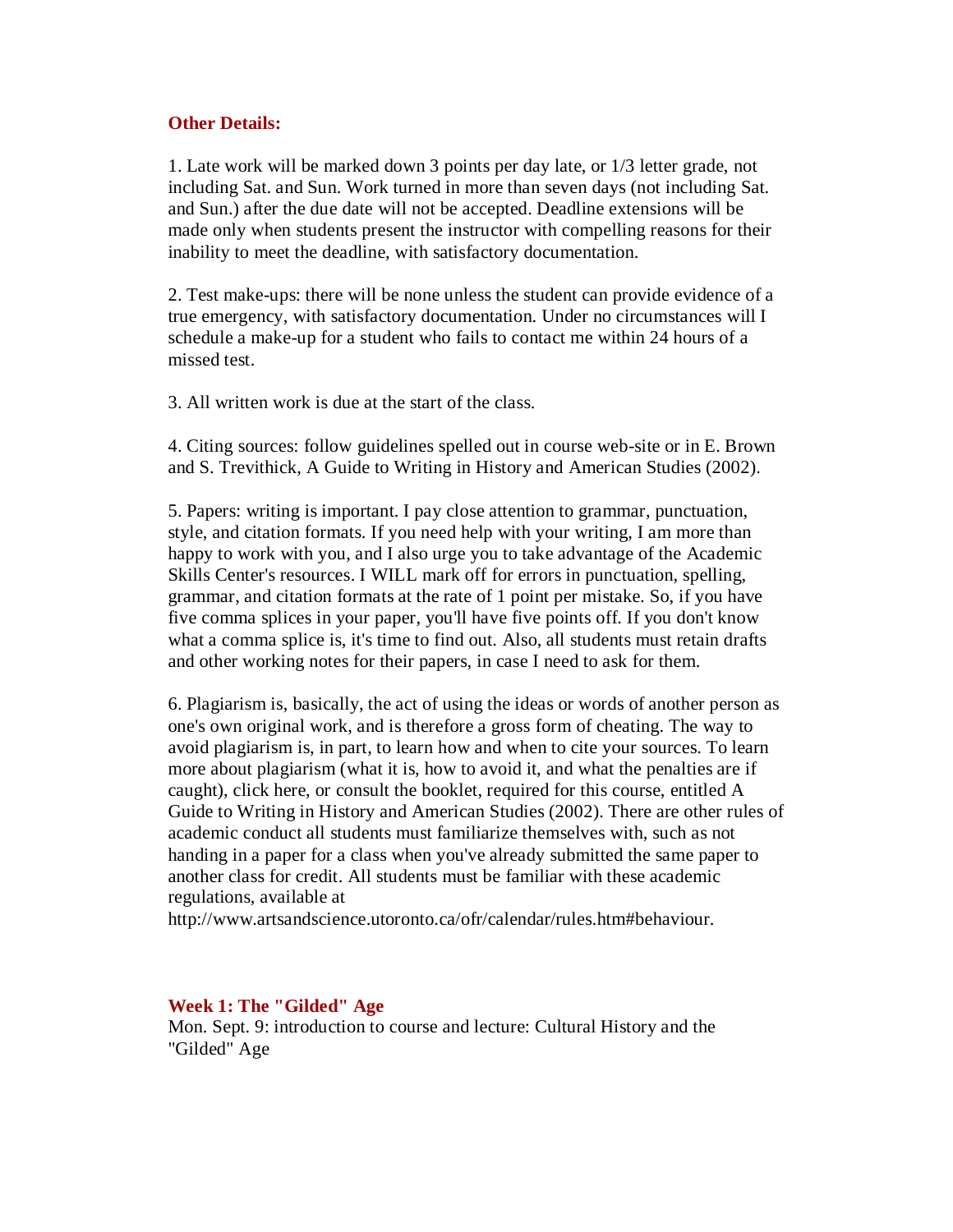## **Week 2: Racial Violence and the Jim Crow South**

Mon. Sept. 16: lecture: Gender, Race and Power in the post-Reconstruction South; discussion of assigned reading. In-class quiz this week on the reading

the week's reading Ida B. Wells, Southern Horrors and Other Writings: The Anti-Lynching Campaign of Ida B. Wells, 1892-1900 (Bedford 1997), pp. 47-158; pp, 209-215.

To Do: go to the Jim Crow Museum (racist imagery) website at [https://ferris.edu/HTMLS/News/jimcrow/.](https://ferris.edu/HTMLS/News/jimcrow/) Click on and read the supporting material for the following links: "who was Jim Crow"; "the Brute caricature" and "The Mammy caricature," and be prepared to discuss in class. Explore other links as you wish. Download examples to discuss in class as relevant (the classroom is not wired, unfortunately).

Suggested web-sites:

1. Documenting the American South- <http://docsouth.unc.edu/dasmain.html>

2. Jim Crow Museum (racist imagery)- <https://ferris.edu/HTMLS/News/jimcrow/>

## **Week 3: American Nervousness**

Mon. Sept. 23: Lecture: American Nervousness; discussion on assigned reading In-class quiz this week on the reading

the week's reading

George M. Beard, "Causes of American Nervousness," from American Nervousness (1881): 96-132; also read the 1 page bio blurb.

Charlotte Perkins Gilman, "The Yellow Wallpaper" (1892) (and bio blurb).

Charlotte Perkins Gilman, "Why I Wrote the Yellow Wallpaper" (1913), on line at http://www.kino-eye.com/yp/whyiwrote.html.

Gail Bederman, 'Teaching Our Sons to Do What We Have Been Teaching the Savages to Avoid"; G. Stanley Hall, Racial Recapitulation, and the Neurasthenic Paradox," from Manliness and Civilization (Chicago 1995), 77-120.

Suggested web-site: The Yellow Wallpaper Site, from UTexas Austin: [http://www.cwrl.utexas.edu/~daniel/amlit/wallpaper/wallpaper.html](http://www.cwrl.utexas.edu/%7Edaniel/amlit/wallpaper/wallpaper.html)

## **Week 4: Owners, Managers, and Corporate Capitalism**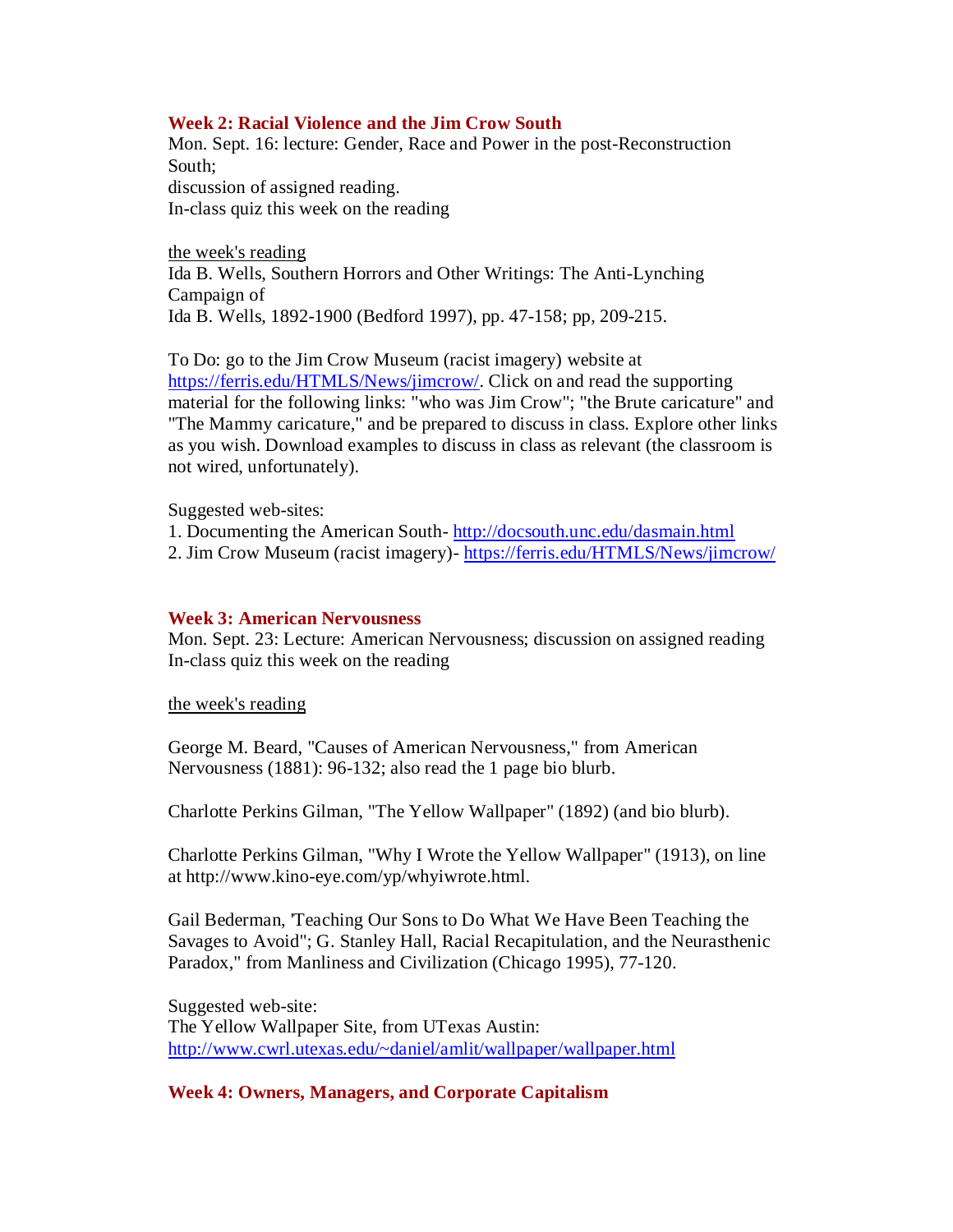Mon. Sept. 30: lecture: Scientific Management and Ways of Seeing; discussion on assigned reading In-class quiz this week on the reading

the week's reading Frederick Taylor, The Principles of Scientific Management (1911), 30-48 .

Daniel Nelson, Managers and Workers: Origins of the 20th Century Factory System in the United States, 1880-1920 (1995, 2nd ed), 3-79.

## **Week 5: Immigrants in Industrial America**

Mon. Oct. 7: first hour: LIBRARY CLASS: how to do secondary source research in American History (meet at library); second hour lecture/discussion on Upton Sinclair's The Jungle (1906).

the week's reading : Upton Sinclair, The Jungle (1906).

Suggested web-sites: 1. The Great Chicago Fire and the Web of Memory (Chicago Historical Society) <http://www.chicagohs.org/fire/index.html>

*Assignment Due:* Paper #1, 5 pp., due on Monday Oct. 7. at the start of class, on Sinclair's The Jungle.

*Topics and Instructions for Paper #2 handed out*

**Week 6: No class due to Thanksgiving; work on your essays, and get a start on Enstad.**

## **Week 7: Labor Politics and Popular Culture**

Mon. Oct. 21 lecture: The Birth of Mass Culture; lecture/discussion. In-class quiz this week on the reading

the week's reading Nan Enstad, Ladies of Labor, Girls of Adventure: Working Women, Popular Culture, and Labor Politics at the Turn of the Twentieth Century (Columbia UP, 1999), 1-83.

Suggested web-sites: 1. Early cinema- <http://www.earlycinema.com/>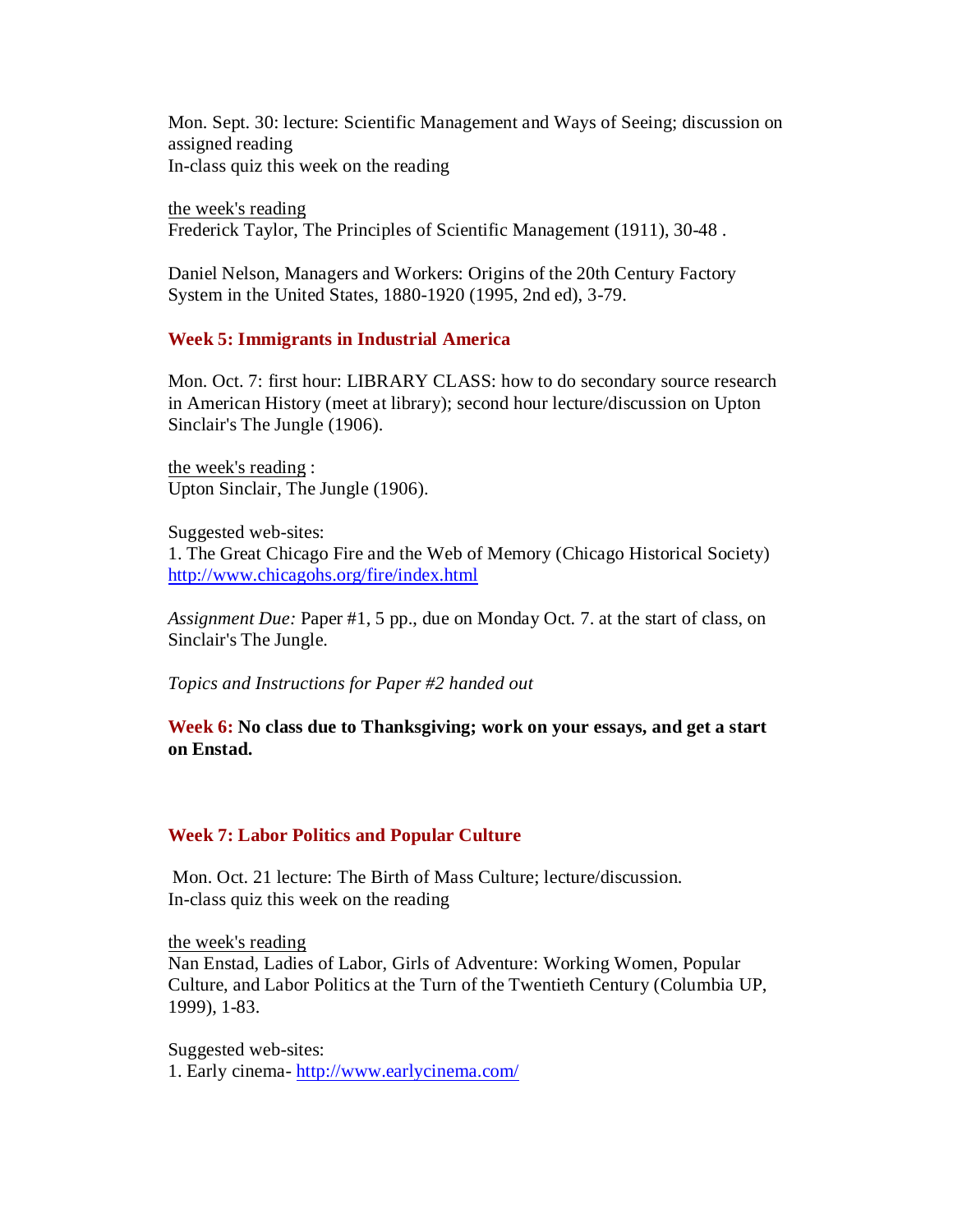To Do: come see me in office hours if you want help on your research papers!

## **Week 8: Progressive Reform**

Mon. Oct. 28: lecture: Progressivism; discussion on assigned reading

## the week's reading

Nan Enstad, Ladies of Labor, Girls of Adventure: Working Women, Popular Culture, and Labor Politics at the Turn of the Twentieth Century (Columbia UP, 1999), 83-209.

*Assignment Due* on Monday, Oct. 28: topic and bibliography for your paper. The bibliography must include at least one of the assigned sources from class, as well as six additional secondary sources--at least three journal articles and at least three books. Your discussion of your topic should be 1-2 paragraphs and should include which topic you have chosen, as well as what research questions you are posing, and why. This portion of your assignment is required, and those students who do not submit the bibliography and topic will have 10 points deducted from their paper grade. To get a start on sources, see the bibliographical essay to Lynn Dumeniliz  $\frac{1}{2}$ s A Modern Temperiz  $\frac{1}{2}$ it is photocopied at the end of your course packet.

## **Week 9: The New Woman**

Mon. Nov. 4: lecture on The New Woman; discussion of readings. Think of Enstadi $i$ <sup>1/2</sup>s women workers as you read the selections below. Are they "new women"? Why or why not? In what ways can we understand popular representations of the "new woman" as a "racial project" (Omi+ Winant)? In-class quiz this week on the reading

## the week's reading

John H. Adams, Jr. "Rough Sketches: A Study of the Features of the New Negro Woman," from The Voice of the Negro (August 1904) 324-326.

Michael Omi + Howard Winant, "Racial Formation," Racial Formation in the US (1994), 53-63.

Inez Hayes Irwin, "The Making of a Militant" (1926) and Phyllis Blanchard, "The Long Journey" (1926) all reprinted in Showalter, ed. These Modern Women.

Christine Stansell, "Sexual Modernism," from American Moderns: Bohemian New York and the Creation of a New Century (2001): 225-272.

Sara Evans, "Flappers, Freudians, and All that Jazz," from Born for Liberty: A History of Women in America (1989): 145-196.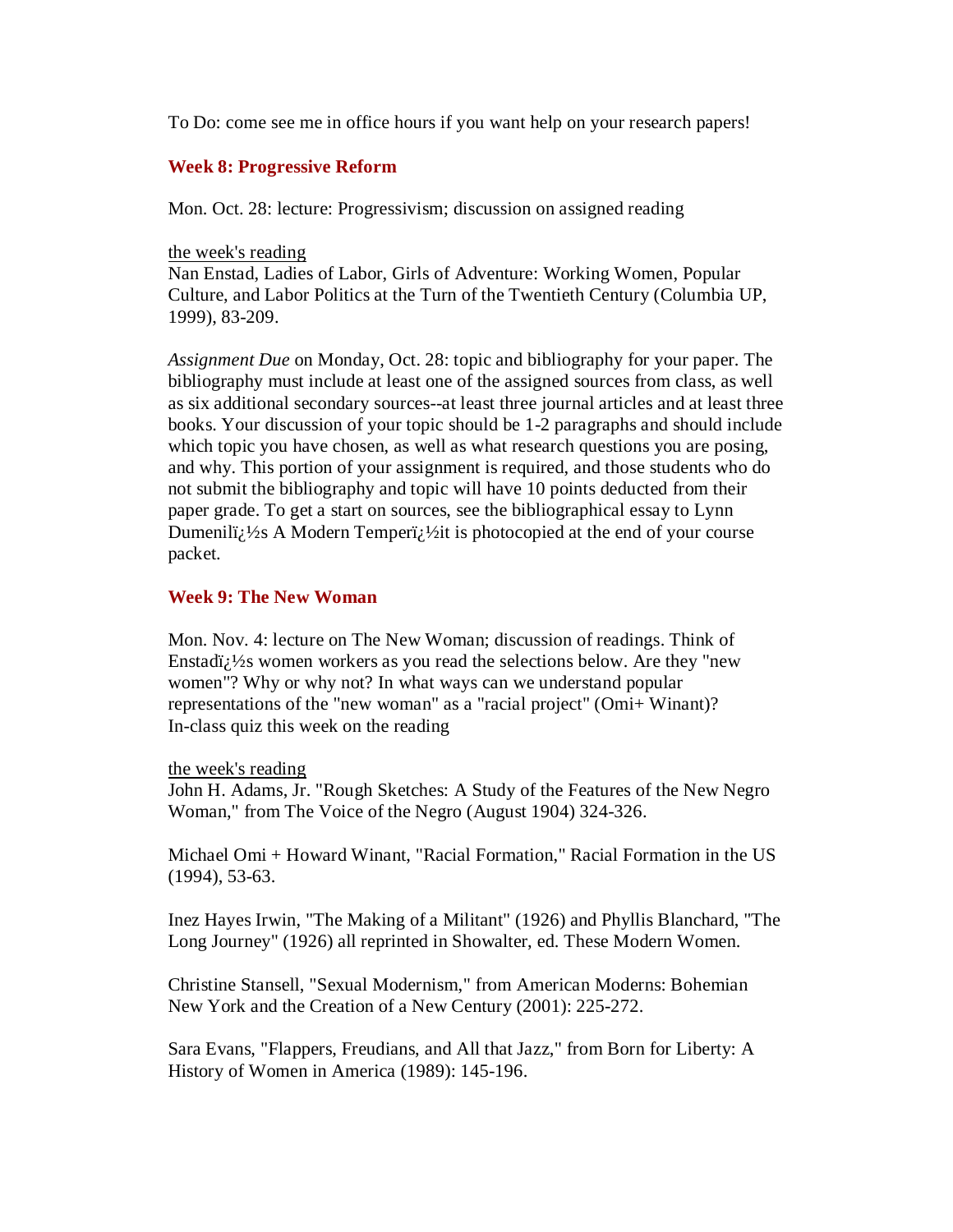Suggested web-sites:

1. Votes for Women: selections from the National Woman Suffrage Association, 1848-1921 (Library of Congress American Memory Project): <http://memory.loc.gov/ammem/naw/nawshome.html> 2. Women and Social Movements in the U.S. 1775-1940 (Tom Dublin and Kathryn Sklar, SUNY Binghamton):<http://womhist.binghamton.edu/>

# **Week 10: The Great War and Modern Subjectivity**

Mon. Nov. 11: lecture: Time, Space, and Modernity; discussion of readings.

the week's reading

Steven J. Diner, "The Great War and the Competition for Control," from A Very Different Age: Americans of the Progressive Era (1998): 233-264.

President Woodrow Wilson's War Message (1917)

Senator Robert M. La Follette's Antiwar Dissent (1917)

George Creel Looks Back on Selling the War (1920)

A Wobbly Testifies to Vigilante Attack (1917)

The US Gov't Punishes War Protesters: The Espionage Act (1918)

Two Treatments of the Color Question During Wartime (1918)

Suggested web-sites: 1. PBS: The Great War and the Shaping of the Twentieth Century: <http://www.pbs.org/greatwar/> 2. Metropolitan Lives: The Ashcan Artists and Their New York (NMAA exhibition)<http://nmaa-ryder.si.edu/collections/exhibits/metlives/index.html>

## **Week 11: Writing Workshops**

Mon Nov. 18: For this week, the class will be split into two groups, one half to meet at the first hour, and the other half to meet at the second hour. We will be meeting in a computer lab on campus, location TBA. Each student must bring to class the following: the first two paragraphs of your essay, including your thesis statement; an outline of your essay; and the topic sentence of six of your paragraphs. This material must be in three forms: a hard copy, which I will sign off on; on a computer disk; and (just in case), on your email account. Students who fail to meet this deadline will have 10 points deducted from their final grade. You will spend the hour in class on writing your essay, so bring notes and material for writing if you like, enough to get you through an hour. I will go around and meet with students and discuss writing mechanics, as you work. Your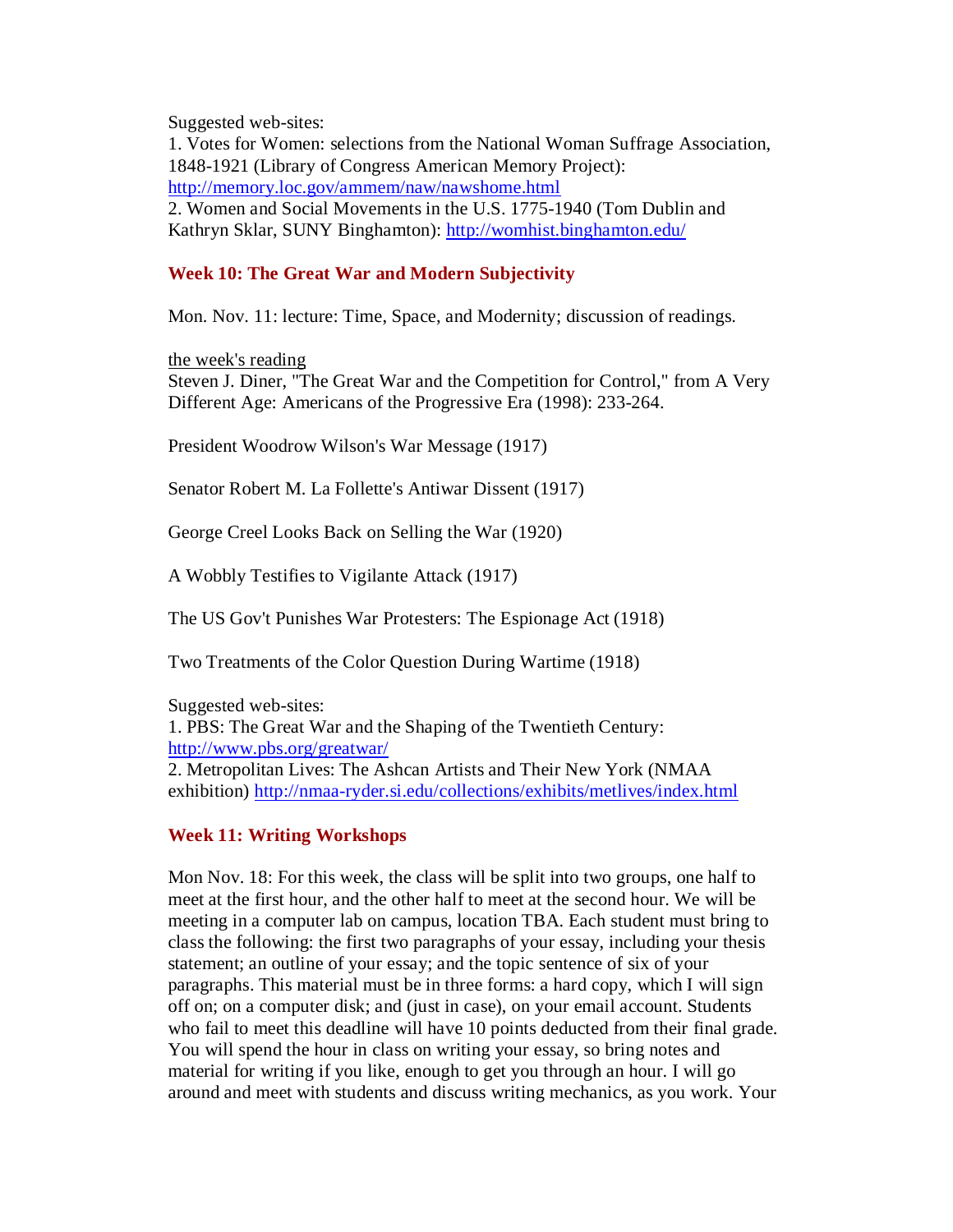paper is due next week. The more you have done by this week, the more helpful I can be.

## **Week 12: Migrations**

Mon. Nov. 25: African-American and Mexican Migrations; lecture/discussion In-class quiz this week on the reading

#### the week's reading

Kimberly Phillips, " $i/2$ Pins $i/2$  North: The Routes of African-American Migration to Cleveland," from Alabama North: African-American Migrants, Community, and Working Class Activism in Cleveland, 1915-45 (Illinois, 1999): 15-56.

George Sanchez, "Farewell Homeland" and "Across the Dividing Line," from Becoming Mexican American: Ethnicity, Culture, and Identity in Chicano Los Angeles, 1900-1945 (Oxford 1993), 17-63.

Chad Berry, "Footloose and Dependent: The Pioneers," from Southern Migrants, Northern Exiles (Illinois 2000): 11-30

Suggested web-sites:

1. The Schomburg Center for Research in Black Culture: Harlem 1900-1940: An African American Community:<http://www.si.umich.edu/CHICO/Harlem/>

*Assignment Due:* 10 page research paper, due on Monday Nov. 25. Please follow all directions for this paper, listed on the final paper assignment sheet!

*Screening*: Wednesday Nov. 27, 3 pm: The Jazz Singer (1927), room NE134. This is a required screening, and I will only be having one of them. If this time conflicts with another class, make arrangements to see the film on your own by renting it through an independent video store (the big chains probably won't have it). If all else fails, contact Barb Thornhill of Instructional Media Services at x5242. Try and avoid this option, though, since it would not be nice to have her show the film separately to each of the students in the course. Thanks!

#### **Week 13: Racial Masquerade in Sight and Sound**

Mon. Dec. 2: lecture/discussion on readings and film; in-class test second hour. In-class test this week for the entire course

the week's reading :

Lynn Dumenil, "Conformity and Community" in The Modern Temper: American Culture and Society in the 1920s (1995): 201-249.

Michael Rogin, "Blackface, White Noise: The Jewish Jazz Singer Finds his Voice," Critical Inquiry 18 (Spring 1992): 41-70.